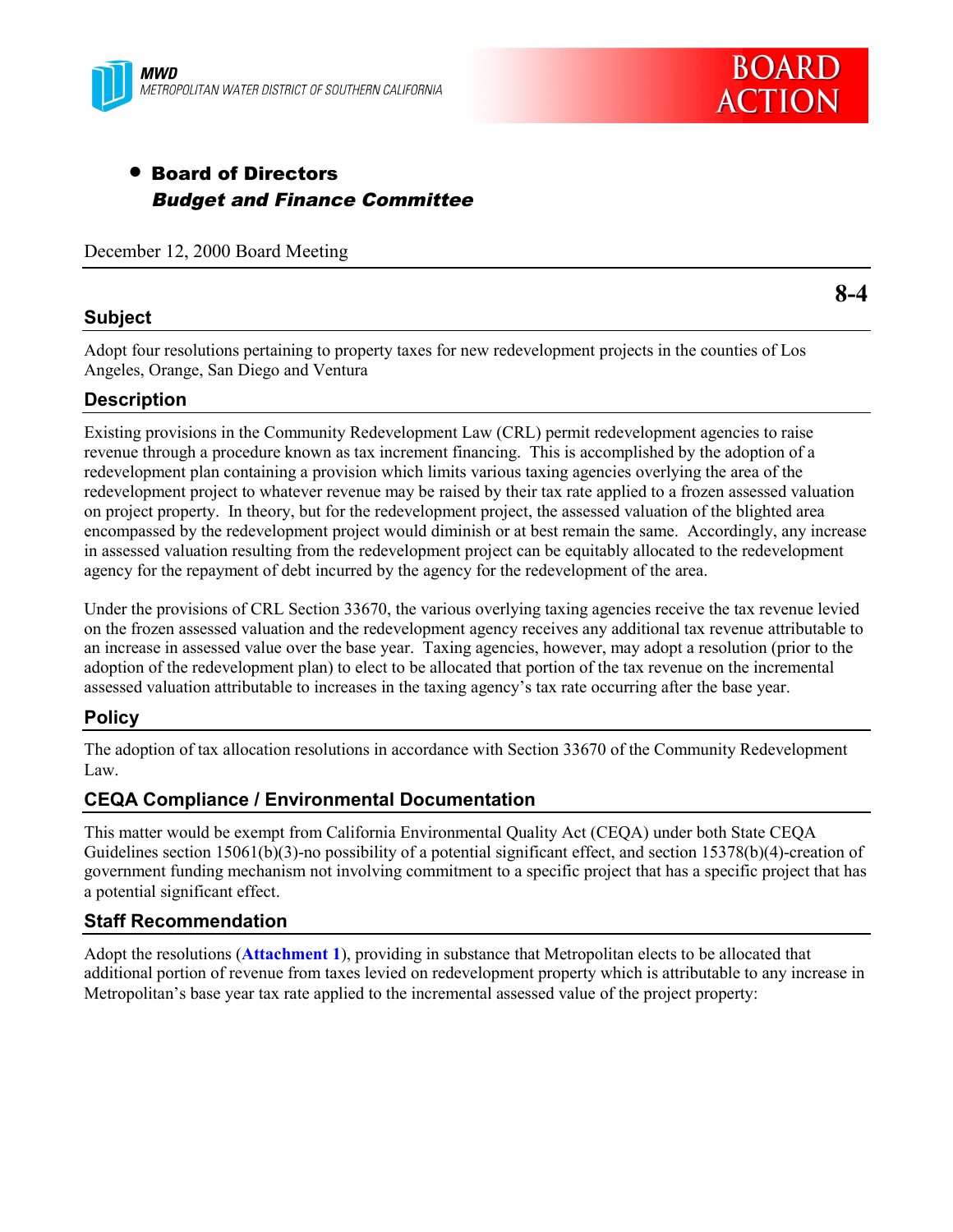| <b>Name of Project</b>                                                                                          | County      |
|-----------------------------------------------------------------------------------------------------------------|-------------|
| Maywood City-Wide Redevelopment<br>Project in the City of Maywood                                               | Los Angeles |
| Marine Corp Air Station Project in the City<br>of Tustin                                                        | Orange      |
| Central Imperial 3 Redevelopment Project<br>in the City of San Diego                                            | San Diego   |
| Amendment to the Merged Tapo Canyon<br>and West End Community Development<br>Project in the City of Simi Valley | Ventura     |

Mhs 11/16/2000 *Brian G. Thomas*

*Chief Financial Officer*

*Date*

stet 11/18/2000  $\mathbf o$ f <u>ক</u> *General Manager Date*

**Attachment 1**

BLA #658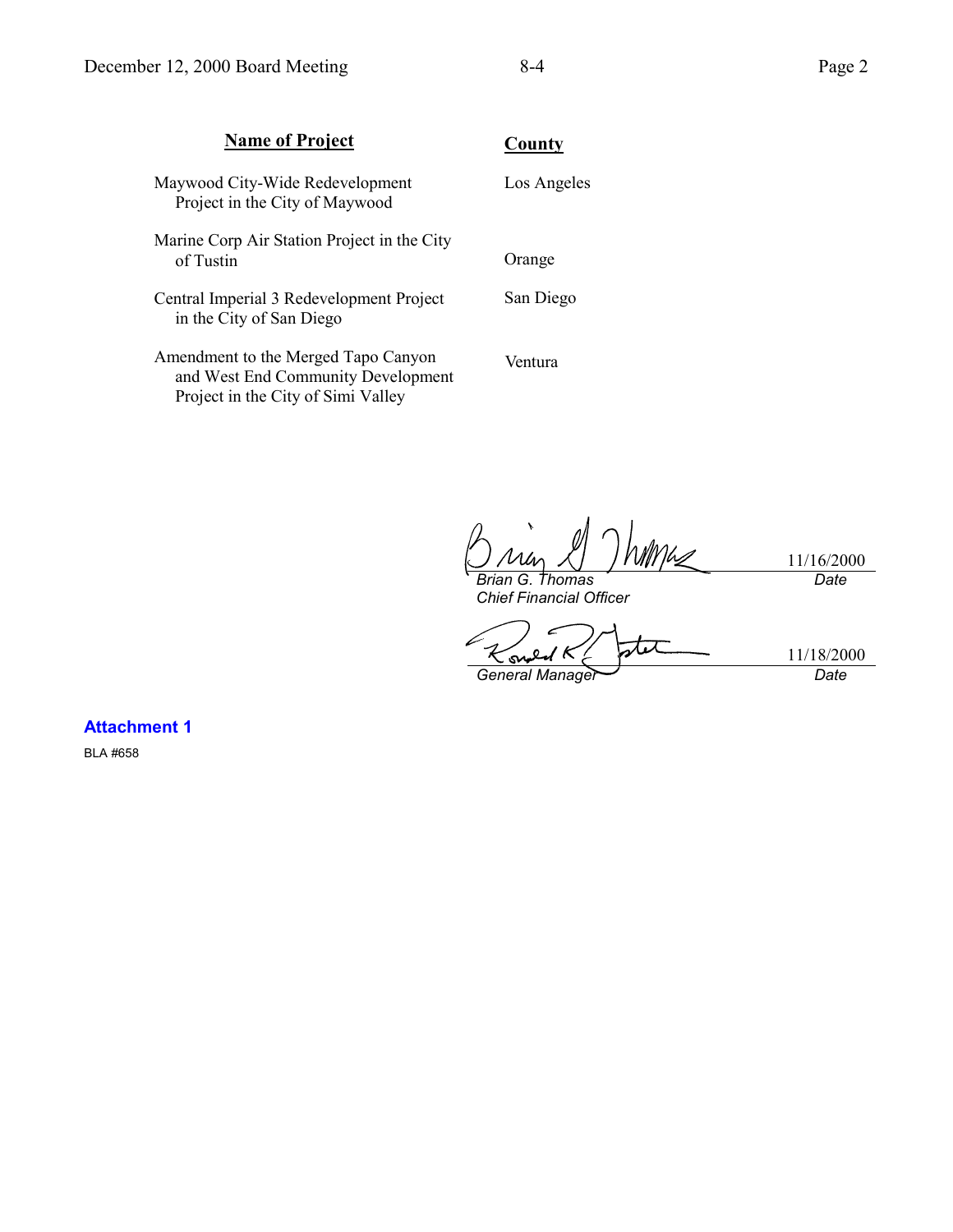## RESOLUTION OF THE BOARD OF DIRECTORS OF THE METROPOLITAN WATER DISTRICT OF SOUTHERN CALIFORNIA ELECTING TO RECEIVE ALLOCATION OF TAXES PURSUANT TO PROVISIONS OF THE COMMUNITY REDEVELOPMENT LAW

WHEREAS, subdivision (a) of Section 33676 of the Community Redevelopment Law (Sections 33000 et seq., of the Health and Safety Code of the State of California), provides that any affected taxing agency, such as Metropolitan may elect to be allocated, in addition to the portion of taxes allocated to Metropolitan pursuant to subdivision (a) of Section 33670 of the Law, that portion of the tax revenues otherwise allocated to a redevelopment agency pursuant to subdivision (b) of Section 33670 attributable to an increase in Metropolitan 's tax rate which occurs after a redevelopment plan becomes effective;

NOW, THEREFORE, BE IT RESOLVED by the Board of Directors of The Metropolitan Water District of Southern California that Metropolitan hereby elects to be allocated, in addition to the portion of taxes allocated to Metropolitan pursuant to subdivision (a) of Section 33670 of the Community Redevelopment Law, any portion of the tax revenue otherwise allocated to the Maywood City-Wide Redevelopment Project in the City of Maywood pursuant to subdivision (b) of said Section 33670 which is attributable to any increase in Metropolitan 's tax rate which occurs after the tax year in which the ordinance adopting the Maywood City-Wide Redevelopment Project in the City of Maywood, becomes effective.

BE IT FURTHER RESOLVED that the Executive Secretary is hereby directed to file forthwith certified copies of this resolution with the governing body of the Redevelopment Agency, the Redevelopment Agency of the City of Maywood, and the Auditor-Controller and the Tax Collector of the County of Los Angeles.

I HEREBY CERTIFY, that the foregoing is a full, true, and correct copy of a resolution adopted by the Board of Directors of The Metropolitan Water District of Southern California at its meeting held December 12, 2000.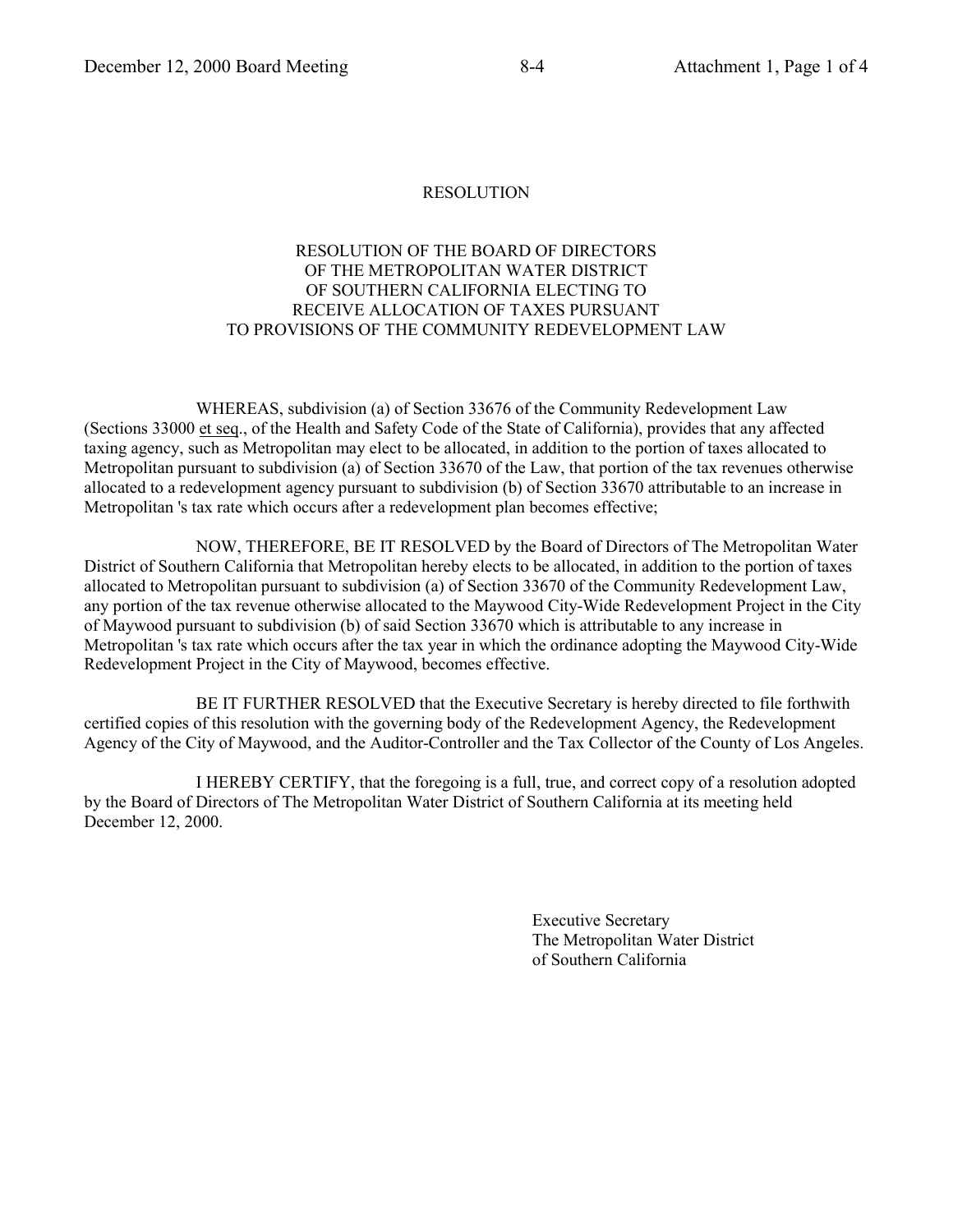## RESOLUTION OF THE BOARD OF DIRECTORS OF THE METROPOLITAN WATER DISTRICT OF SOUTHERN CALIFORNIA ELECTING TO RECEIVE ALLOCATION OF TAXES PURSUANT TO PROVISIONS OF THE COMMUNITY REDEVELOPMENT LAW

WHEREAS, subdivision (a) of Section 33676 of the Community Redevelopment Law (Sections 33000 et seq., of the Health and Safety Code of the State of California), provides that any affected taxing agency, such as Metropolitan may elect to be allocated, in addition to the portion of taxes allocated to Metropolitan pursuant to subdivision (a) of Section 33670 of the Law, that portion of the tax revenues otherwise allocated to a redevelopment agency pursuant to subdivision (b) of Section 33670 attributable to an increase in Metropolitan's tax rate which occurs after a redevelopment plan becomes effective;

NOW, THEREFORE, BE IT RESOLVED by the Board of Directors of The Metropolitan Water District of Southern California that Metropolitan hereby elects to be allocated, in addition to the portion of taxes allocated to Metropolitan pursuant to subdivision (a) of Section 33670 of the Community Redevelopment Law, any portion of the tax revenue otherwise allocated to the Marine Corp Air Station Project in the City of Tustin pursuant to subdivision (b) of said Section 33670 which is attributable to any increase in Metropolitan's tax rate which occurs after the tax year in which the ordinance adopting the Marine Corp Air Station Project in the City of Tustin, becomes effective.

BE IT FURTHER RESOLVED that the Executive Secretary is hereby directed to file forthwith certified copies of this resolution with the governing body of the Redevelopment Agency, the Redevelopment Agency of the City of Tustin, and the Auditor-Controller and the Tax Collector of the County of Orange.

I HEREBY CERTIFY, that the foregoing is a full, true, and correct copy of a resolution adopted by the Board of Directors of The Metropolitan Water District of Southern California at its meeting held December 12, 2000.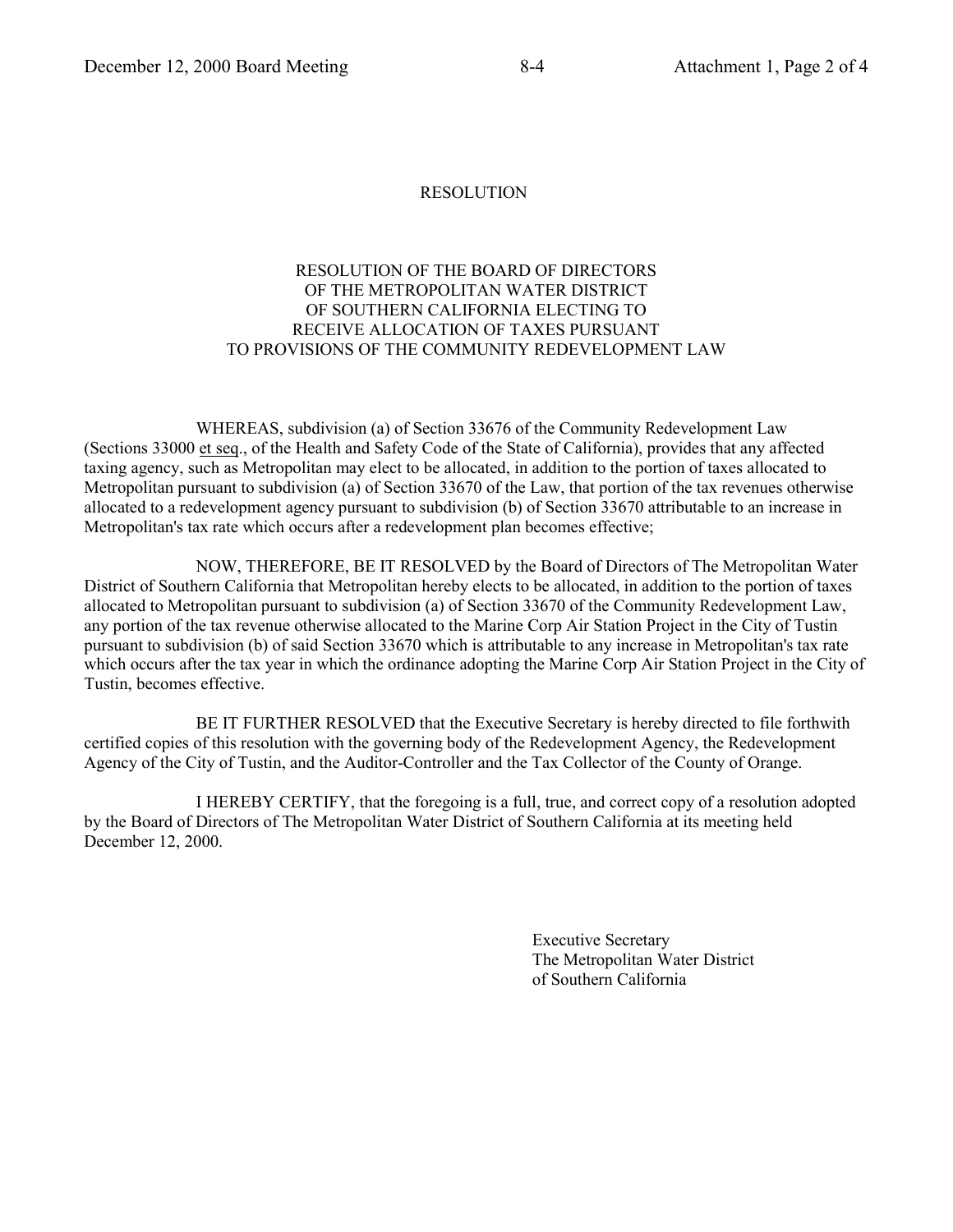## RESOLUTION OF THE BOARD OF DIRECTORS OF THE METROPOLITAN WATER DISTRICT OF SOUTHERN CALIFORNIA ELECTING TO RECEIVE ALLOCATION OF TAXES PURSUANT TO PROVISIONS OF THE COMMUNITY REDEVELOPMENT LAW

WHEREAS, subdivision (a) of Section 33676 of the Community Redevelopment Law (Sections 33000 et seq., of the Health and Safety Code of the State of California), provides that any affected taxing agency, such as Metropolitan may elect to be allocated, in addition to the portion of taxes allocated to Metropolitan pursuant to subdivision (a) of Section 33670 of the Law, that portion of the tax revenues otherwise allocated to a redevelopment agency pursuant to subdivision (b) of Section 33670 attributable to an increase in Metropolitan's tax rate which occurs after a redevelopment plan becomes effective;

NOW, THEREFORE, BE IT RESOLVED by the Board of Directors of The Metropolitan Water District of Southern California that Metropolitan hereby elects to be allocated, in addition to the portion of taxes allocated to Metropolitan pursuant to subdivision (a) of Section 33670 of the Community Redevelopment Law, any portion of the tax revenue otherwise allocated to the Central Imperial 3 Redevelopment Project in the City of San Diego pursuant to subdivision (b) of said Section 33670 which is attributable to any increase in Metropolitan's tax rate which occurs after the tax year in which the ordinance adopting the Central Imperial 3 Redevelopment Project in the City of San Diego, becomes effective.

BE IT FURTHER RESOLVED that the Executive Secretary is hereby directed to file forthwith certified copies of this resolution with the governing body of the Redevelopment Agency, the Redevelopment Agency of the City of San Diego, and the Auditor-Controller and the Tax Collector of the County of San Diego.

I HEREBY CERTIFY, that the foregoing is a full, true, and correct copy of a resolution adopted by the Board of Directors of The Metropolitan Water District of Southern California at its meeting held December 12, 2000.